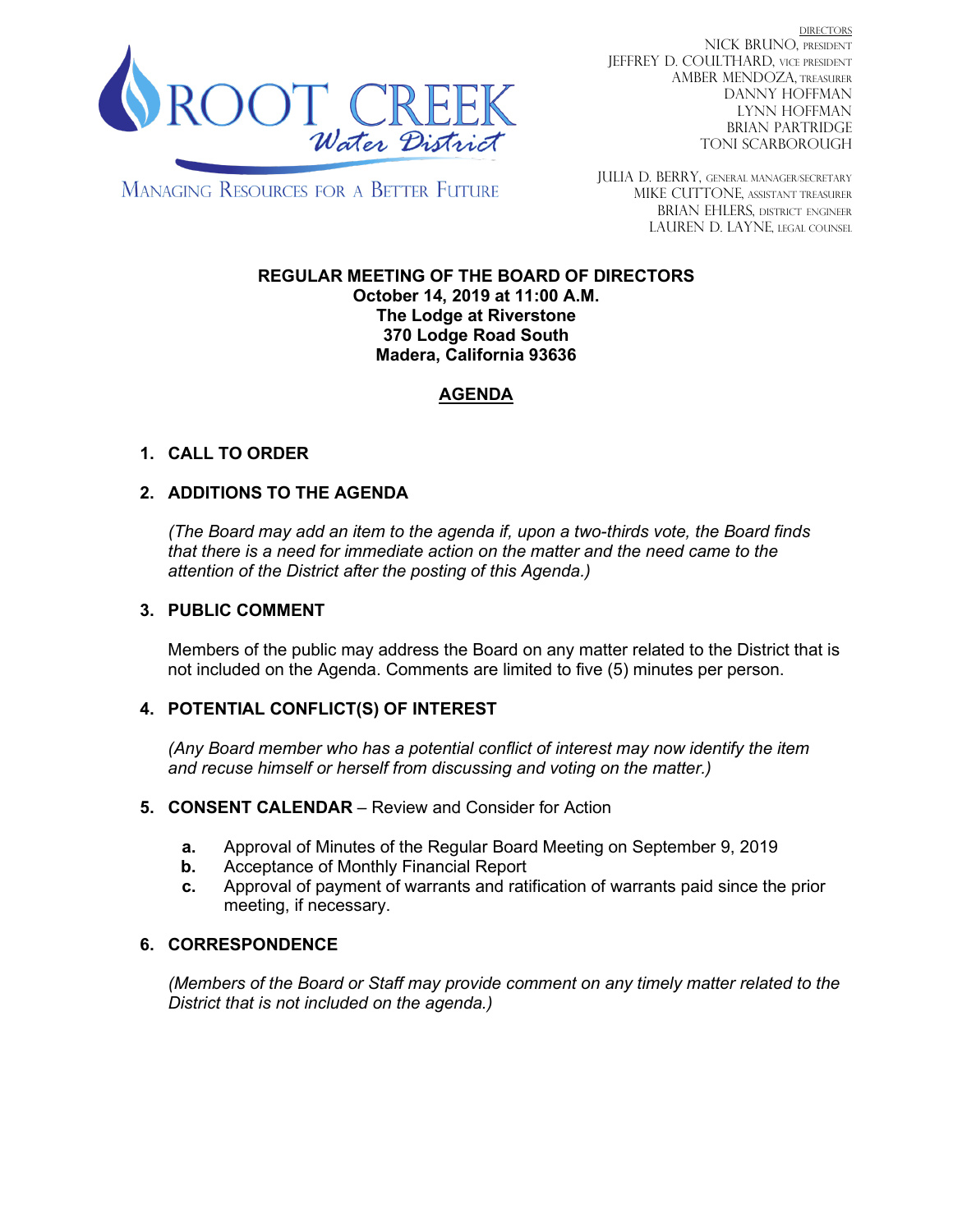- **7. BOARD ACTION ITEMS**  The Board may take action on any of the following items
	- **a. Standard Specifications for Public Works Improvements –** Review and consider action to adopt updated District Standard Specifications for Public Works Improvements:
		- **i.** Water Valve
		- **ii.** 1 Inch Service Connection and Meter Installation
		- **iii.** 1.5 Inch Service Connection and Meter Installation
		- **iv.** 2 Inch Service Connection and Meter Installation
		- **v.** Water Sample Station Installation
	- **b. Recharge Fee Assessment-** Review and consider action to assess 2019 Recharge Fees assessed per acre- foot of groundwater pumped
	- **c. Wastewater Treatment Facility Equipment –** Review and consider action to purchase replacement equipment for the wastewater treatment facility
	- **d. Policy Regarding Storm Drain Facilities Previously Installed** Review and consider action to adopt a policy for planned storm drain facilities and improvements constructed and dedicated to the District
	- **e. Storm Drain Facility Construction Agreement** Review and consider action to adopt an agreement for planned storm drain facilities and improvements constructed and dedicated to the District
	- **f. Extension of Infrastructure Lease between RCWD & Riverstone Development, LLC** – Review and consider action to amend the lease to extend the term to December 31, 2019
- **8. COMMITTEE REPORTS -** The Board may take action on any of the following items
	- **a. Water Supply and Utilization – Ad Hoc Committee.** Report from the Ad Hoc Committee on water supply agreement discussions and potential special projects
		- **i.** 2019 Water Supply Update
	- **b. Wastewater Treatment – Ad Hoc Committee.** Report from the Ad Hoc Committee on recent discussions and recommendations to the Board of Directors.
	- **c. Budget - Ad hoc Committee.** Report from the Ad Hoc Committee on recent discussions and recommendations to the Board of Directors.
		- **i.** 2019 Budget adjustments
- **9. DISTRICT ENGINEER'S REPORT -** The Board may take action on any of the following items